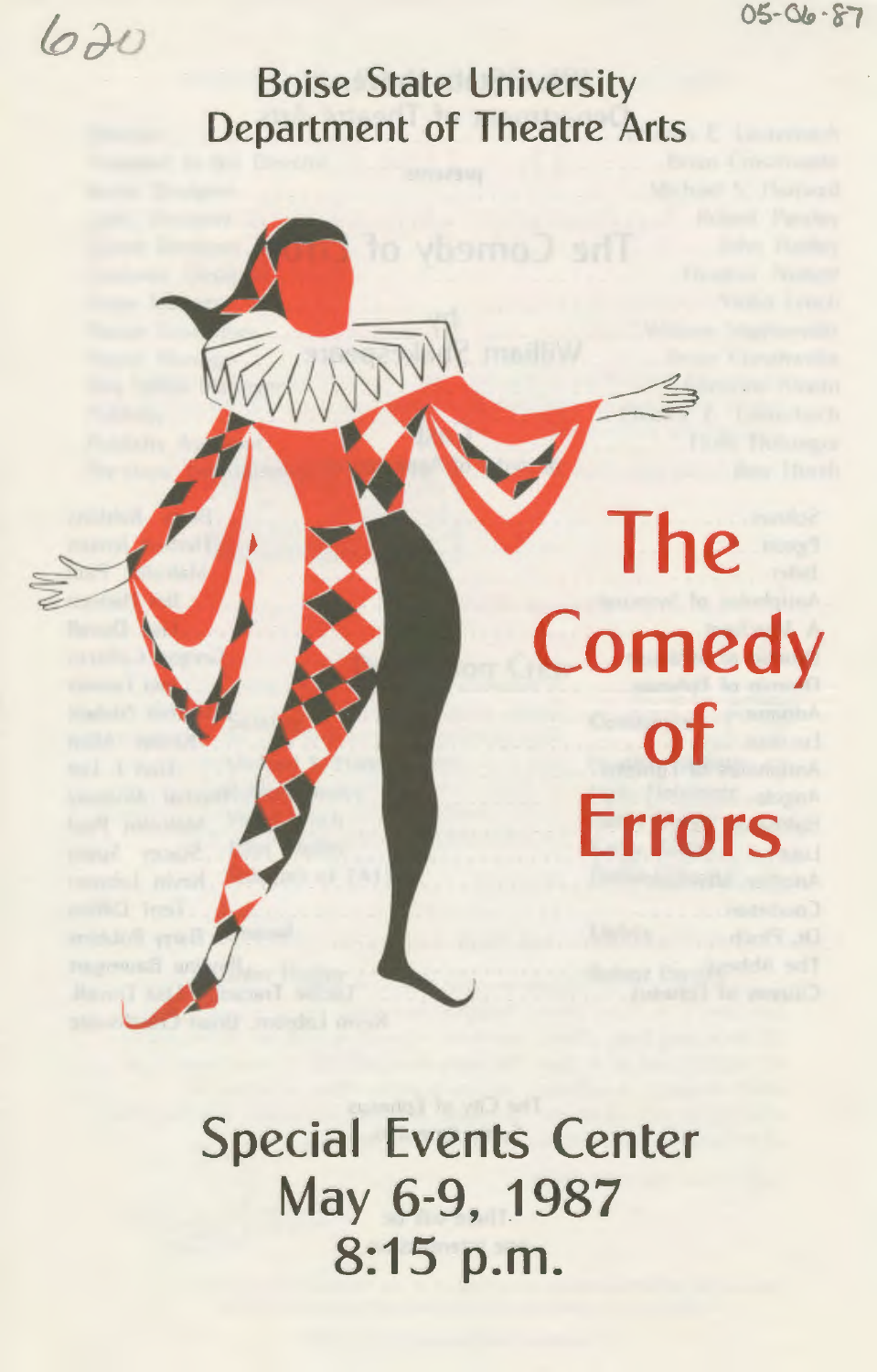## **Boise State University Department of Theatre Arts**

presents

# **The Comedy of Errors**

by **William Shakespeare** 

### **Cast**

(in order of Appearance)

| Antipholus of EphesusDon J. Lee                   |                                 |
|---------------------------------------------------|---------------------------------|
|                                                   |                                 |
|                                                   |                                 |
|                                                   |                                 |
|                                                   |                                 |
|                                                   |                                 |
|                                                   |                                 |
|                                                   |                                 |
| Citizens of EphesusLucille Tracadas, Lisa Duvall, |                                 |
|                                                   | Kevin Labrom, Brian Crosthwaite |

The City of Ephesus Some time ago.

There will be one intermission.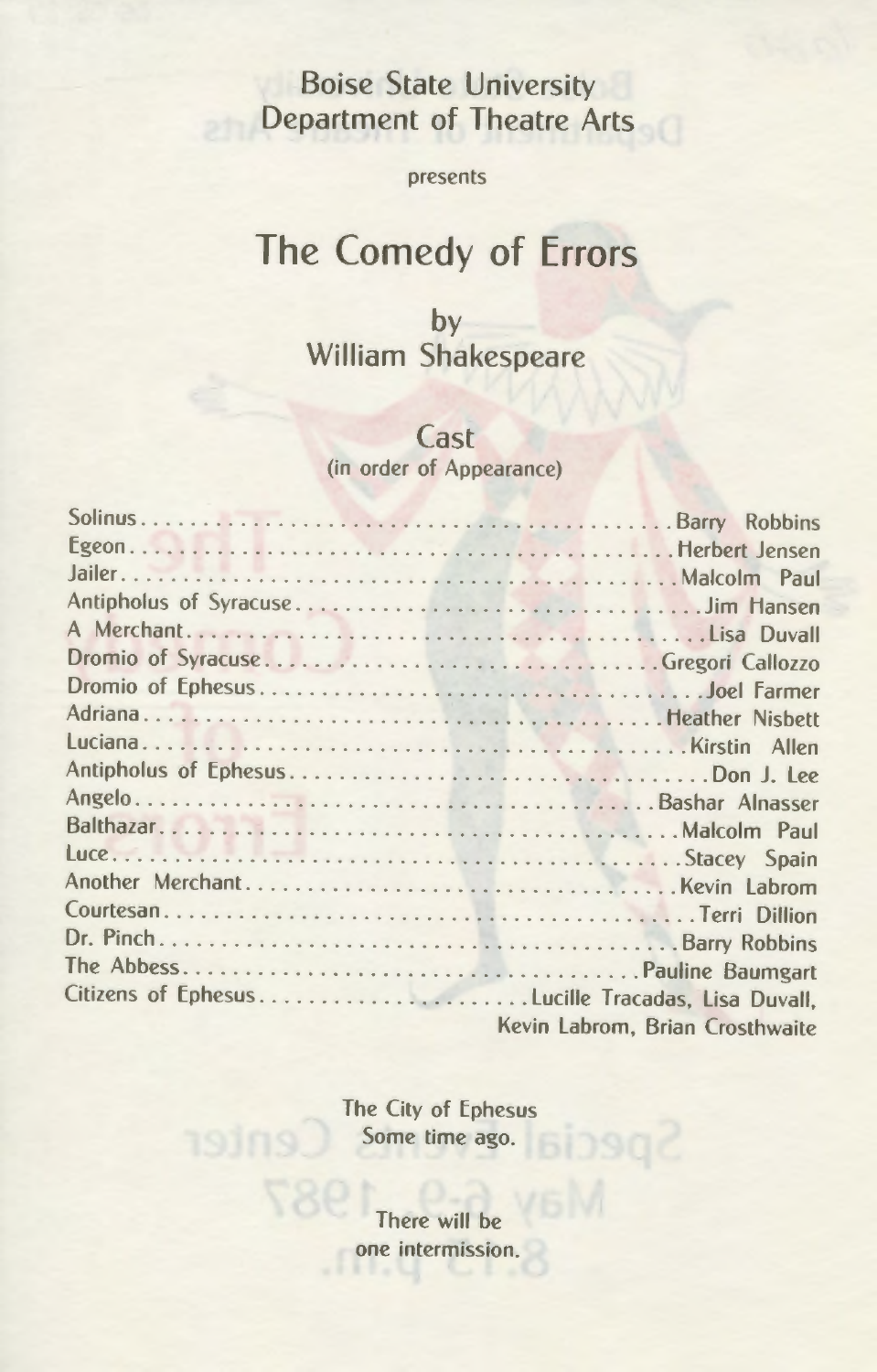## **Production Staff**

| House SupervisorWilliam Shankweiler |  |
|-------------------------------------|--|
|                                     |  |
|                                     |  |
|                                     |  |
|                                     |  |
|                                     |  |

## Production Crew

#### Setting

**Michael S. Hartwell And S. Hartwell Robert Parsley** Violet Lynch John Hadley Students of TA118

#### Costumes

Heather Nisbett Holly Holsinger Nancy Berger Kathy Batton Diana Gilbert

#### Sound

John Hadley

#### Lights

Robert Parsley

nogrettus (i.e., Rose Marie, Navelvir Marietta). There are 24 soves in